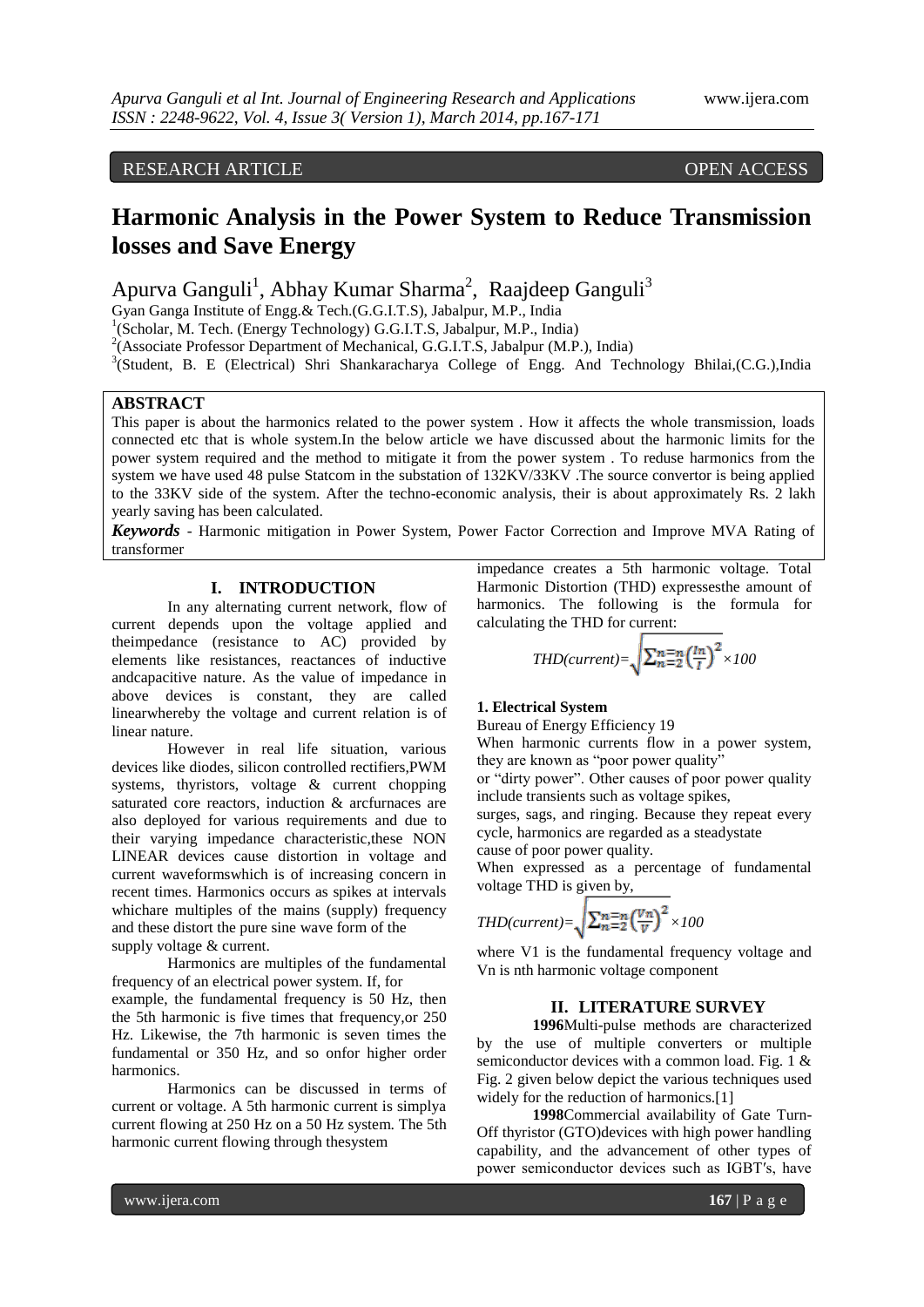led to the development of controllable reactive power sources utilizing electronic switching converter technology [2].

**2000**The interaction between these compensating devices and the grid network is preferably studied by digital simulation. Flexible alternating current transmission systems (FACTS) devices are usually used for fast dynamic control of voltage, impedance, and phase angle of high-voltage ac lines. FACTS devices provided strategic benefits for improved transmission system power flow management through better utilization of existing transmission assets, increased transmission system security and reliability as well as availability, increased dynamic and transient grid stability, and increased power quality for sensitive industries [3].

**2000** When the StatCom is used as compensator, the move from capacitive to inductive mode, is very fast [4].

**2000**The Static Synchronous Compensator (StatCom) is a shunt device of the Flexible AC Transmission Systems (FACTS) family it is based on power electronics devices to control voltage to compensate reactive power, and improve transient stability [5][4].

**2001**One of the important requirements in high voltage power applications is that harmonics be kept at some satisfactory level [6]. One way of reducing the level of harmonics presents in the converter output waveforms is to increase the number of converters [7], [8].

**2003**The Voltage Source Converter is the basic building block of FACTS devices such as StatCom and UPFC. Single phase voltage source converters can be inter-connected to form complex schemes. Combined with appropriate controllers, certain harmonics can be eliminated [9].

**2004**The results of applying a StatCom are similar to those by a rotating synchronous condenser, but without its mechanic all inertia and slow time response [6].

**2004**An elementary voltage source converter, based on a phase control scheme, consists of six self commute semiconductor switches. Each switch is shunted by a reverse parallel-connected diode; with a DC voltage source, the converter can generate a balanced set of three phase voltage waveforms at a given frequency, [10].

**2004**By combining two 24-pulses VSC, phase-shifted 7.5° from each other, an equivalent 48 pulse converter [10]

**2005**The 48-pulse convertor; It is formed by four three-level converter linked by four phase shifting transformers. The quality of the output voltage obtained from such converter. It can be deduced that the harmonics are reduced by increasing the number of pulses [7] [11]. This kind of converter give rises to a better voltage control on modern power systems [11].

**2005**The StatCom basically consists of a step-down transformer with a leakage reactance, a three-phase GTO voltage source converter (VSC), and a DC capacitor [12].

**2006**These technologies additionally offer considerable advantages over the existing ones, in terms of space reductions and performance .FACTS are a result of the development in the power electronics area and aim to rapidly control electrical signals [13].

**2007**Losses in distribution transformers account for almost one third of overall transmission and distribution losses [4].

**2008**The precise impact of a harmonic current on load loss depends on the harmonic frequency and the way the transformer is designed. In a transformer that is heavily loaded with harmonic currents, the excess loss can cause high temperature at some locations in the windings. This can seriously reduce the life span of the transformer and even cause immediate damage and sometimes fire. A number of methods exist to prevent overloading or failure of the distribution system, either by accommodation or elimination of the harmonic currents [14].

**2008**Multi-pulse methods involve multiple converters connected so that the harmonics generated by one converter are cancelled by harmonics produced by other converters. By this means, certain harmonics related to number of converters are eliminated from the power source. In multi-pulse converters, reduction of AC input line current harmonics is important as regards to the impact the converter has

on the power system.[15]

#### **III. METHODS OF HARMONIC MITIGATION**

Many methods are being used to reduce harmonics in the present paper 48 pulse Statcom is being used to reduce harmonics in the power system

**IV. SIMULATION MODEL**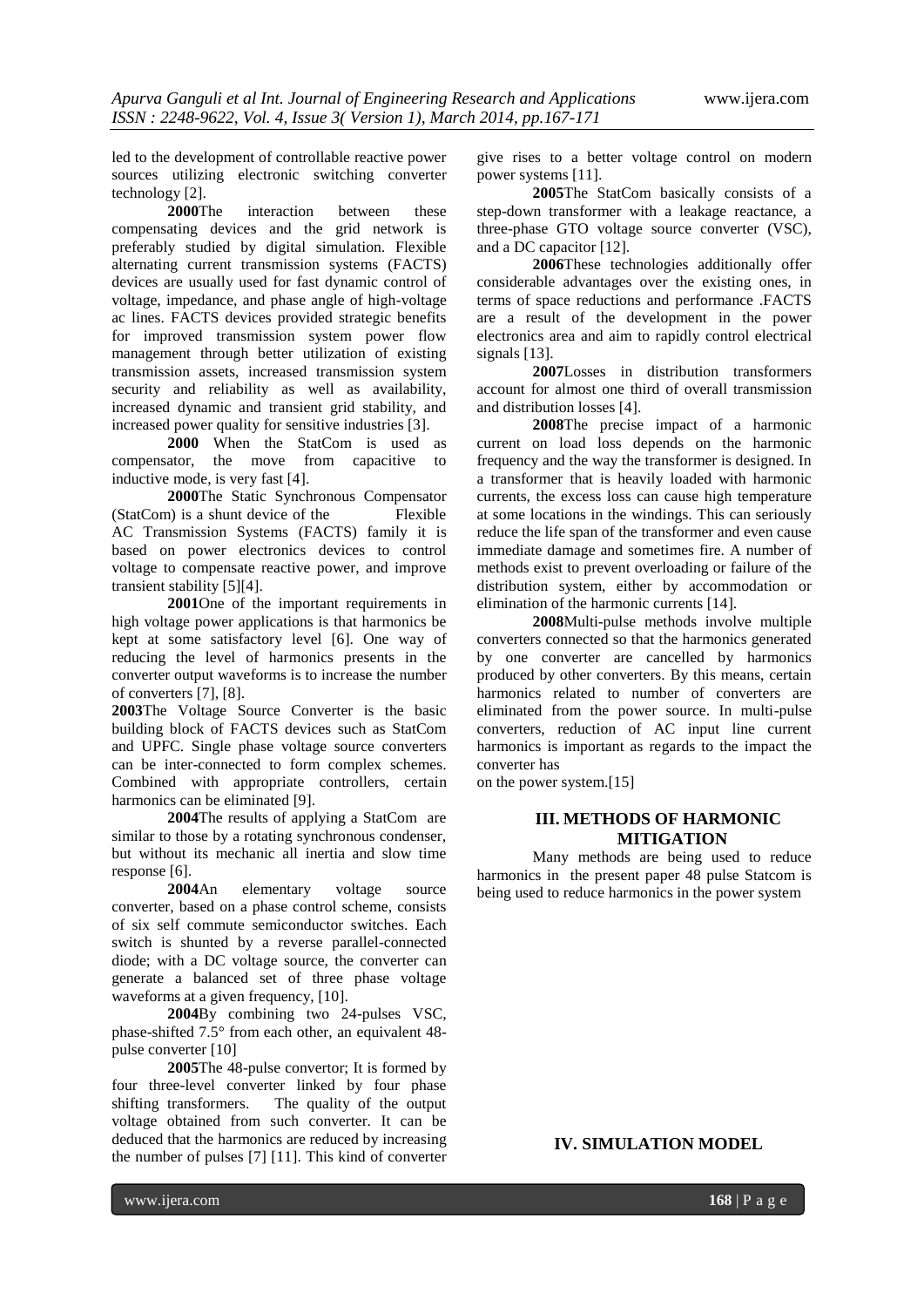

Symatic arrangement of 48-pulse voltage convertor with the 33KV power system

| Sr.No.         | <b>Equipments</b><br>list                           | <b>Parameter</b><br>description |
|----------------|-----------------------------------------------------|---------------------------------|
| 1              | Three<br>-phase<br>source                           | Voltage<br>ph-ph<br>$=130$ KV   |
| $\overline{c}$ | System<br>transformer<br>step down                  | 40MVA,132/33KV                  |
| 3              | Three phase constant voltage at 33KV<br>side        |                                 |
|                | Voltage                                             | 31.36Kv                         |
|                | Frequency                                           | 50Hz                            |
| 4              | Statcom                                             |                                 |
|                | Frequency                                           | 50Hz                            |
|                | Capacitance                                         | 3000 µF                         |
| 5              | 4<br>numbers<br>phase shift zig-<br>zag transformer | $\overline{1}$ MVA (each)       |
| 6              | GTO switch                                          |                                 |
|                | Snubber<br>resistance                               | $le-5$ (ohm)                    |
|                | Snubber<br>capacitance                              | $\overline{1\overline{Inf}}$    |
|                | Internal<br>resistance                              | $1e-4$ (ohm)                    |
|                | No. of bridge<br>arm                                | 3                               |
| 7              | number<br>of<br>4<br>pulse generator                | 12 pulse (each)                 |

#### **VI. SIMULATION RESULT**





## **V. SYSTEM PARAMETERS**

www.ijera.com **169** | P a g e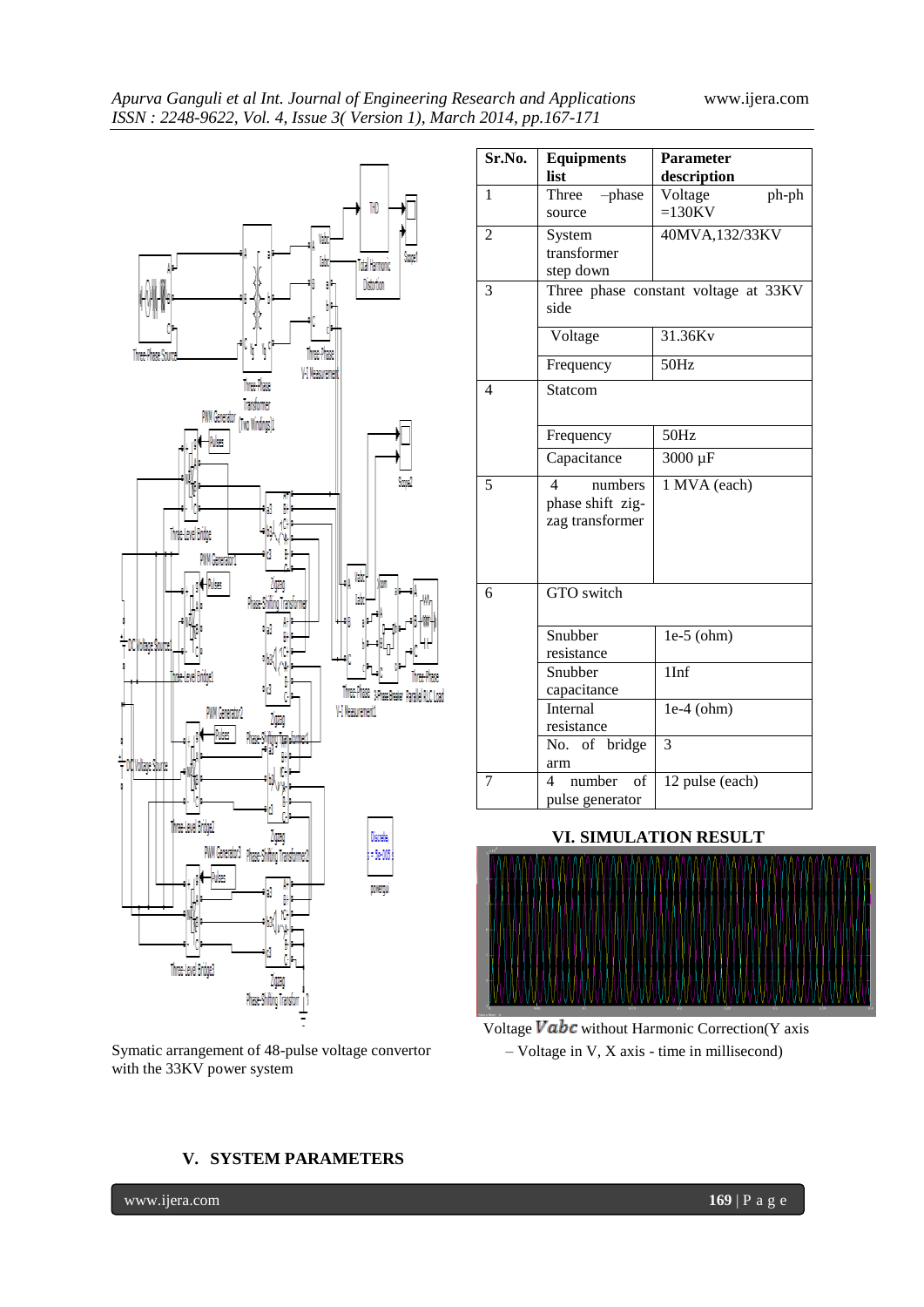

Voltage Vabc after harmonic correction(Y axis – Voltage in V, X axis - time in millisecond)



THD graph of voltage  $Vabc$  without harmonic correction(Y axis – THD, X axis - time in millisecond



THD graph of voltage  $Vabc$  after harmonic  $correction(Y axis - THD, X axis - time)$ in millisecond)



THD% Graph for phase Voltage

#### **VII. CONCLUSION**

The 48 pulse Statcom is a source convertor that is connected shuntly to the transmission system to improve the voltage contents in the system. The Statcom can also able to generate voltage waveform to reduce harmonic effects from the system.Statcom response is very fast i.e in few cycle it can able to pass from capacitive mode to inductive mode of operation. Statcom also help to increase the MVA rating of the transformer upto 6.5% by improving the power factor of the transmission line.

#### **REFERANCE**

- [1] G.K.Dubey, S.R.Doradla, A.Joshi, R.M.K.Sinha,―Thyristorised Power Controllers‖, New AgeInternational publishers, July 1996
- [2] CIGRE, "Static Synchronous Compensator", working group 14-19,September1998
- [3] N. G. Hingorani and L. Gyugyi, Understanding FACTS, Concepts, and Technology of Flexible AC Transmission Systems. Piscataway, NJ: IEEE Press, 2000
- [4] Lazlo Narain G. Hingorani, Laszlo Gyugyi, « understanding FACTS concepts and technologie», book, john wiley and son, IEEE order N¨° Pc 5713, 2000.
- [5] M.S. El-Moursi. A.M. Sharaf « Novel reactive power controllers for the StatCom and SSSC », *Electric Power*
- [6] Vijay K. Sood, M.A.Pai and Ale Stankovic, « *hvdc and controllerfacts applications of static converter in power system* » Klower power.
- [7] Ricardo Dávalos Marín « *Detailed analysis of a multi-pulse StatCom* »Pre-doctoral thesis, May 2003.
- [8] Edvina Uzunovic « EMTP, Transient Stability and PowerFlow Models and Control of VSC Based Facts Controllers »thesis2001
- [9] M. G. Molina and P. E. Mercado « The *Real Time Digital Simulation of a Single Phase Voltage Source Converter and its Application* »paper International Conference on Power Systems Transients - IPST2003 in New Orleans, USA. electronics and power system series, ISBN 1-4020-7891-9, 2004Kluwer academic publisher TLFe book
- [10] M. G. Molina and P. E. Mercado « Controlling a staticSynchronous compensator with superconducting magnetic energyStorage for applications on primary frequency control », Latin American Applied Research argentina2004.